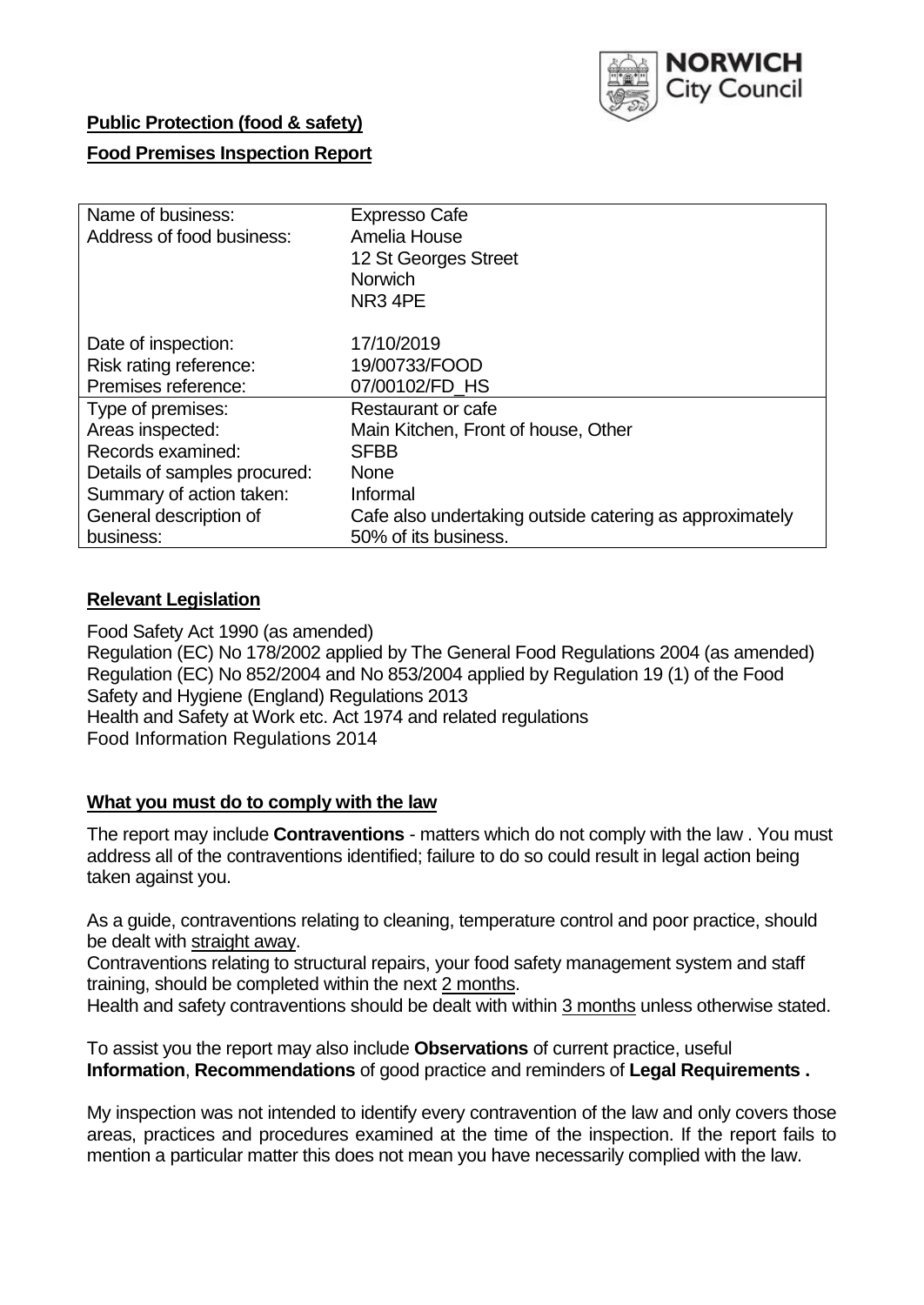# **Food Hygiene Rating Re-Scoring Visit**

Date: 28.1.2020

Following the previous inspection a re-rating visit was requested. The revised score is indicated here. The results of the original inspection are listed below.

Your revised Food Hygiene Rating is 5 – a very good standard



Inspectors notes:

**Food hygiene and safety-** You have carried out the majority of items raised at the last inspection.

Wash hand provision for outside catering has now been considered and will be assessed on a case by case basis, and hired if necessary.

Critical temperatures such as hot holding are now being monitored and recorded. You have increased monitoring of fridges and freezers. And have altered your sandwich handling practices.

You have instigated a new procedure for monitoring temperatures associated with outside events, and recording these. New score - 5.

**Structure and cleaning-** Cleaning and maintenance was good. New score – 5.

**Confidence in management-** You have created an additional Haccp for outside catering, with monitoring and recording. A specific event assessment and record sheet has been created to link with this.

The Haccp appears to cover bacterial risks and monitoring, but would benefit by specifying corrective actions, and covering hazards, risks and controls from physical and chemical contamination. It should also cover allergens.

New score – 5.

# **FOOD SAFETY**

## **How we calculate your Food Hygiene Rating:**

The food safety section has been divided into the three areas which you are scored against for the hygiene rating: 1. food hygiene and safety procedures, 2. structural requirements and 3. confidence in management/control procedures. Each section begins with a summary of what was observed and the score you have been given. Details of how these scores combine to produce your overall food hygiene rating are shown in the table.

| <b>Compliance Area</b>                     |  | <b>You Score</b> |    |    |    |    |  |  |
|--------------------------------------------|--|------------------|----|----|----|----|--|--|
| Food Hygiene and Safety                    |  |                  |    | 15 | 20 | 25 |  |  |
| <b>Structure and Cleaning</b>              |  |                  | 10 | 15 | 20 | 25 |  |  |
| Confidence in management & control systems |  |                  | 10 | 15 | 20 | 30 |  |  |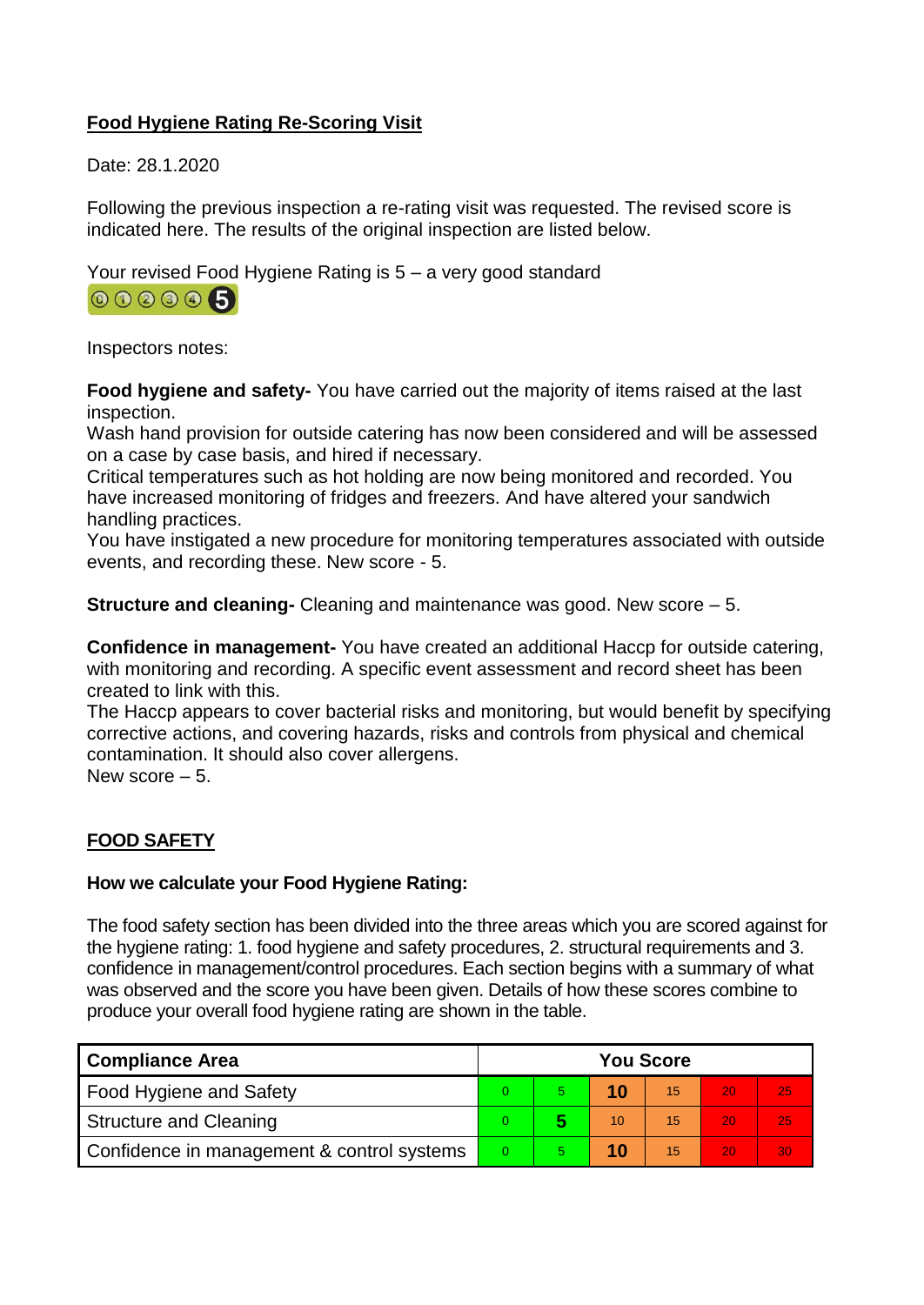| <b>Your Total score</b> | $0 - 15$ | 20 | $25 - 30$ | $35 - 40$ | $45 - 50$ | > 50 |
|-------------------------|----------|----|-----------|-----------|-----------|------|
| <b>Your Worst score</b> |          |    | 10        | 15        | <b>20</b> |      |
| <b>Your Rating is</b>   |          |    |           |           |           |      |

Your Food Hygiene Rating is 3 - a generally satisfactory standard  $\boxed{00000}$ 

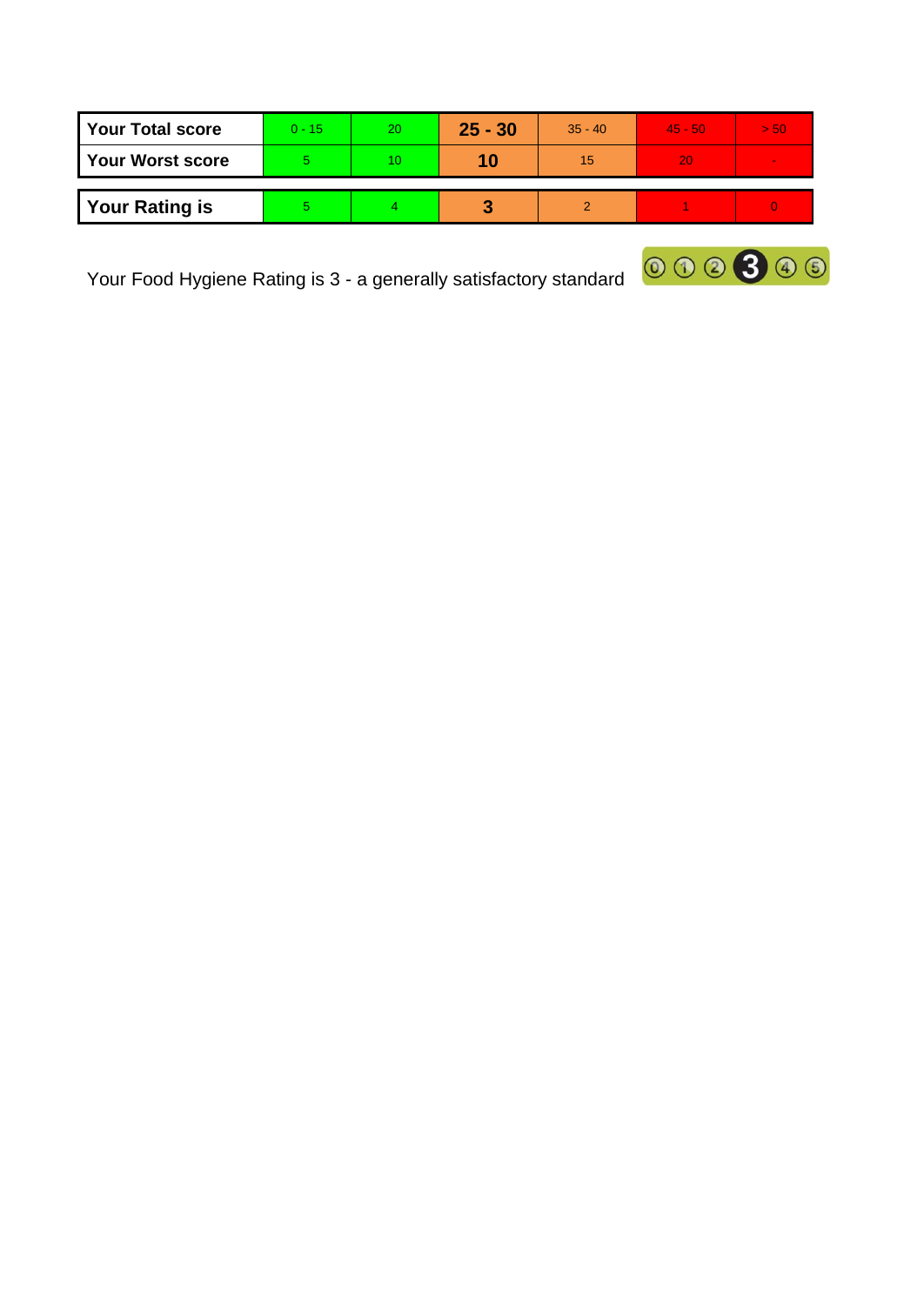## **1. Food Hygiene and Safety**

Food hygiene standards are generally satisfactory and maintained. There is evidence of some non-compliance with legal requirements. Some lapses are evident however generally you have satisfactory food handling practices and procedures and adequate control measures to prevent cross-contamination are in place. The contraventions require your attention; although not critical to food safety they may become so if not addressed. **(Score 10)**

## Contamination risks

**Contravention** The following exposed ready-to-eat food and or its packaging to the risk of contamination;

- bare wooden crates are used to display unwrapped sandwiches on directly. You sanitise the crates, but these will not be easy to wash due to their size and composition. Therefore ensure some barrier is placed between these and the food such as paper sheeting or plastic trays.
- a loose nail was found on the work top in ground floor side room. This had been removed from the pin board. Given the proximity to open food in this area please review the location of the pin board. ( I recommend it be removed from this area, and pins be replaced by large coloured magnets that can easily be seen in food.)
- cleaning brooms kept in ground floor side room where smoothies are made.
- uncovered eclairs in freezer in Kitchen
- non food grade card board boxes in freezer in Kitchen, together with open food. Boxes were in disrepair, and could also not be effectively cleaned.

**Legal Requirement** At all stages of production, processing and distribution, food must be protected from any contamination likely to render it unfit for human consumption, injurious to health or contaminated in such a way that it would be unreasonable to expect it to be consumed in that state.

**Legal Requirement** Cleaning chemicals should be stored in an area separate from food so that they cannot contaminate the food. They should be stored in sealed containers with clear usage instructions.

**Guidance** The FSA (visit www.food.gov.uk for more information) has issued new guidance on controlling E.coli 0157 through:

\* the complete separation of raw and ready-to-eat food

\* the correct use of wash-hand basins and thorough hand washing

\* having dedicated equipment (including complex equipment) for raw and ready-to-eat foods

\* through 2-stage cleaning and the correct use of sanitisers

\* and by controlling the risks posed by soily vegetables.

Although we discussed practices, you were not aware of this , and should familiarise yourself, and make any necessary changes.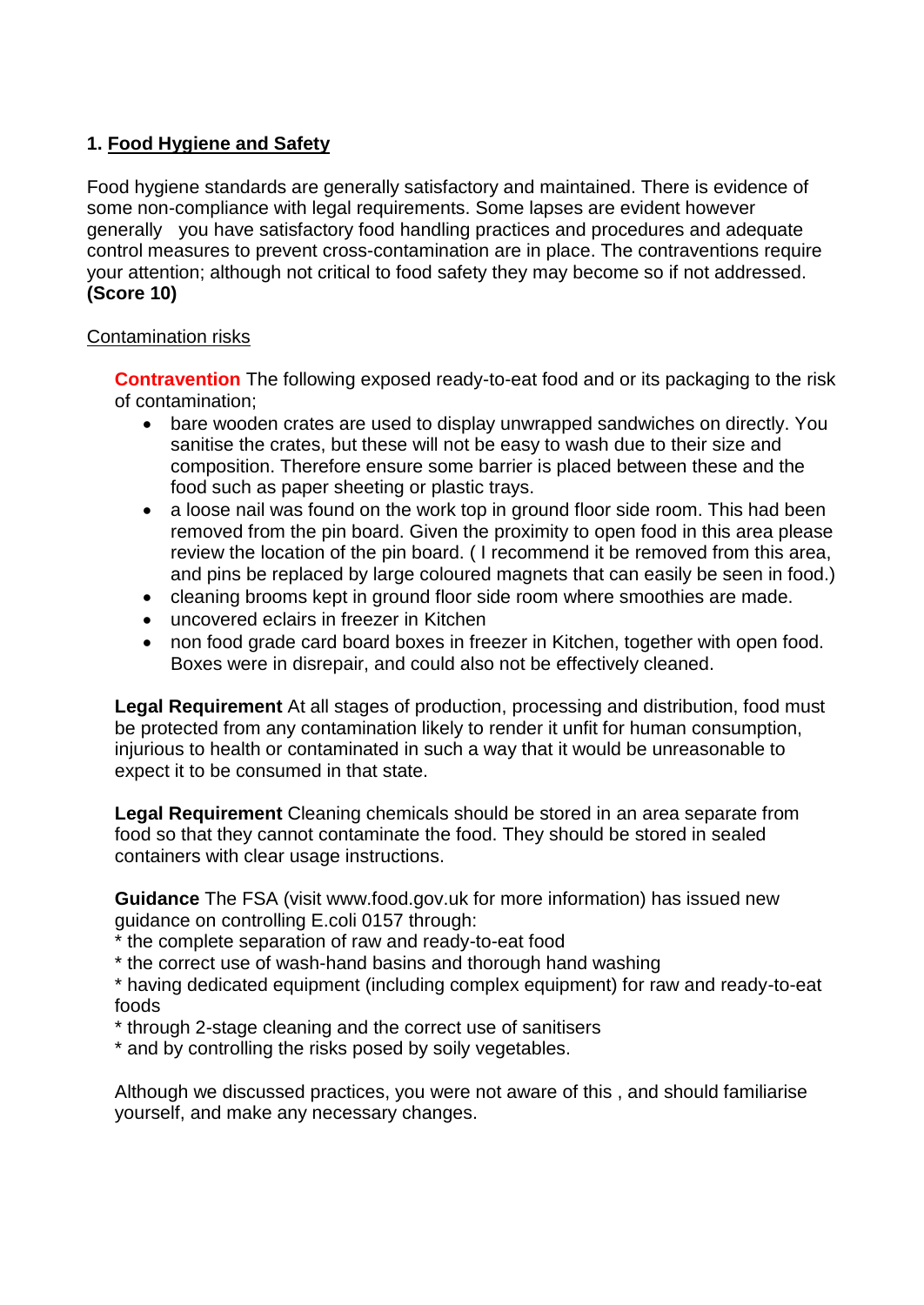**Recommendation** Store non dairy mayonnaise away from dairy products. They were stored together.

### Hand-washing

**Contravention** The following indicated that hand-washing was not suitably managed:

 you had not considered this adequately in terms of some outside catering venues, and had not been ensuring facilities were always provided. You must consider this before each event taking into account the nature of the venue (for example onsite kitchen versus marquee in field) and the nature of your food preparation.

As discussed whenever any open food is handled hand wash facilities will be needed. Sanitiser alone is insufficient. At a minimum a bowl, with soap and towels and a water dispenser with warm water will suffice. However given the amount of outside catering you do I strongly suggest you investigate commercially designed portable units, that can be pre filled, and collect foul water.

**Legal Requirement** Washbasins must be available, suitably located and designated for cleaning hands. Wash-hand basins must be provided with hot and cold (or suitably mixed) running water. Soap and hand drying facilities must be located nearby.

**Recommendation** For extra protection against cross contamination use a liquid soap with disinfectant properties conforming to the European standard BS EN 1499: 1997. This information should be available on the product label or may be obtained from the supplier or manufacturer.

**Recommendation** Provide non-hand operated taps for hand washing e.g. knee operated or motion sensors.

After washing hands food handlers should turn the taps off using paper towel to prevent them from re contaminating their hands.

**Observation** I was pleased to see hand washing on site was well managed.

#### Personal Hygiene

**Contravention** The following are examples of poor personal hygiene or where it was made difficult for food handlers to maintain sufficiently high standards of personal cleanliness:

- food handlers in the servery had not tied their hair back (until I arrived.)
- staff were wearing pullovers beneath aprons in the servery, and handling open food
- staff in the servery were wearing nail varnish.

**Legal Requirement** All persons in food handling areas must wear suitable, clean, and where appropriate protective clothing.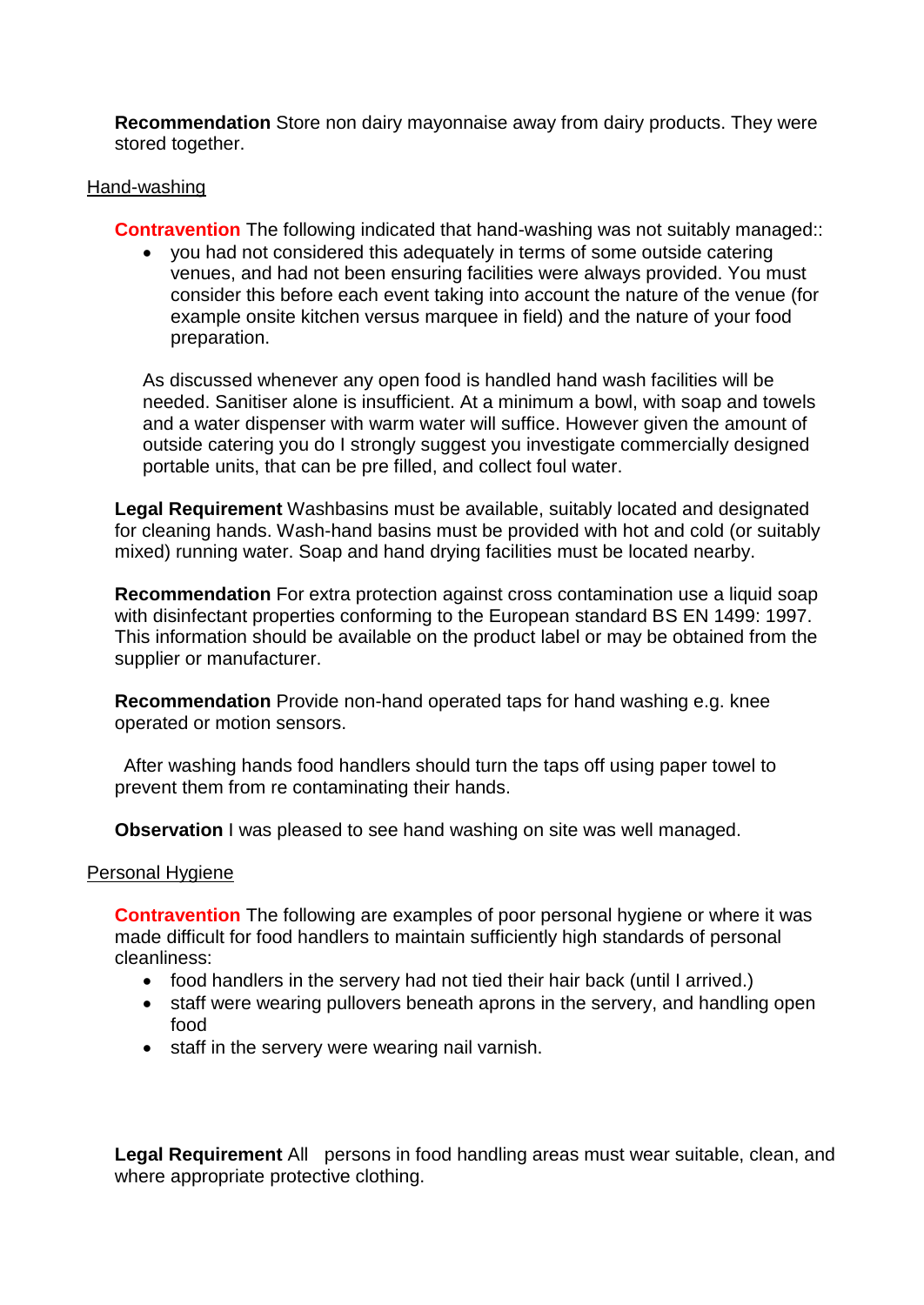## Temperature Control

**Contravention** The following evidence indicated there was a risk of bacteria growing on food:

- no evidence on servery paperwork of any monitoring of the temperature of soup and chilli being hot held for over two hours. Staff appeared uncertain about this practice.
- temperatures of chillers and freezers are only monitored once per day which is inadequate
- it appears you have not considered transportation and storage of high risk items such as prepared salads which are taken to outside catering. You are not carrying out any monitoring of temperatures of food in cool boxes or on site chillers. Whilst I have no evidence that these temperatures are unsatisfactory, you cannot demonstrate this either. Please monitor. (You are recommended to record.) Temperatures will vary depending upon amount of food/external temperatures etc. If you identify problems, you must review your methods of transportation.
- not all high risk deliveries are temperature checked. You should aim to check all.

**Legal Requirement** If you rely on selling hot food (displayed under 63 °C) within two hours you must be able to demonstrate your system for ensuring food is either sold, placed under refrigeration, or discarded, before the two hours have elapsed.

**Legal Requirement** Food which has been cooked or reheated and is intended to be kept hot until it is sold, must either be held at or above 63°C or it can be kept for service or on display for sale for a single period of less than 2 hours; at the end of the 2 hour period the food should be cooled as quickly as possible and kept at or below 8°C or discarded.

**Observation/Recommendation** the four hour rule is an exemption under the temperature control legislation, that must be shown by you to be managed. Products may be displayed for a single once only period of up to four hours and then discarded or kept under refrigeration until sold. Your current system means that a huge amount of product is displayed, and if left is refrigerated. This is not the intent for the exemption and should be managed better. ( I would advise that smaller amounts be displayed, whilst the rest stays under refrigeration, and that you replenish. That left over from the last replenishment could then be refrigerated.)

**Observation** Ensure all monitoring is of product temperature, not digital readout. You are advised to log that you calibrate your probe.

You are advised to keep comprehensive temperature control records, proving checks, particularly when catering for larger numbers.

## **2. Structure and Cleaning**

The structure facilities and standard of cleaning and maintenance are all of a good standard and only minor repairs and/or improvements are required. Pest control and waste disposal provisions are adequate. The minor contraventions require your attention. **(Score 5)**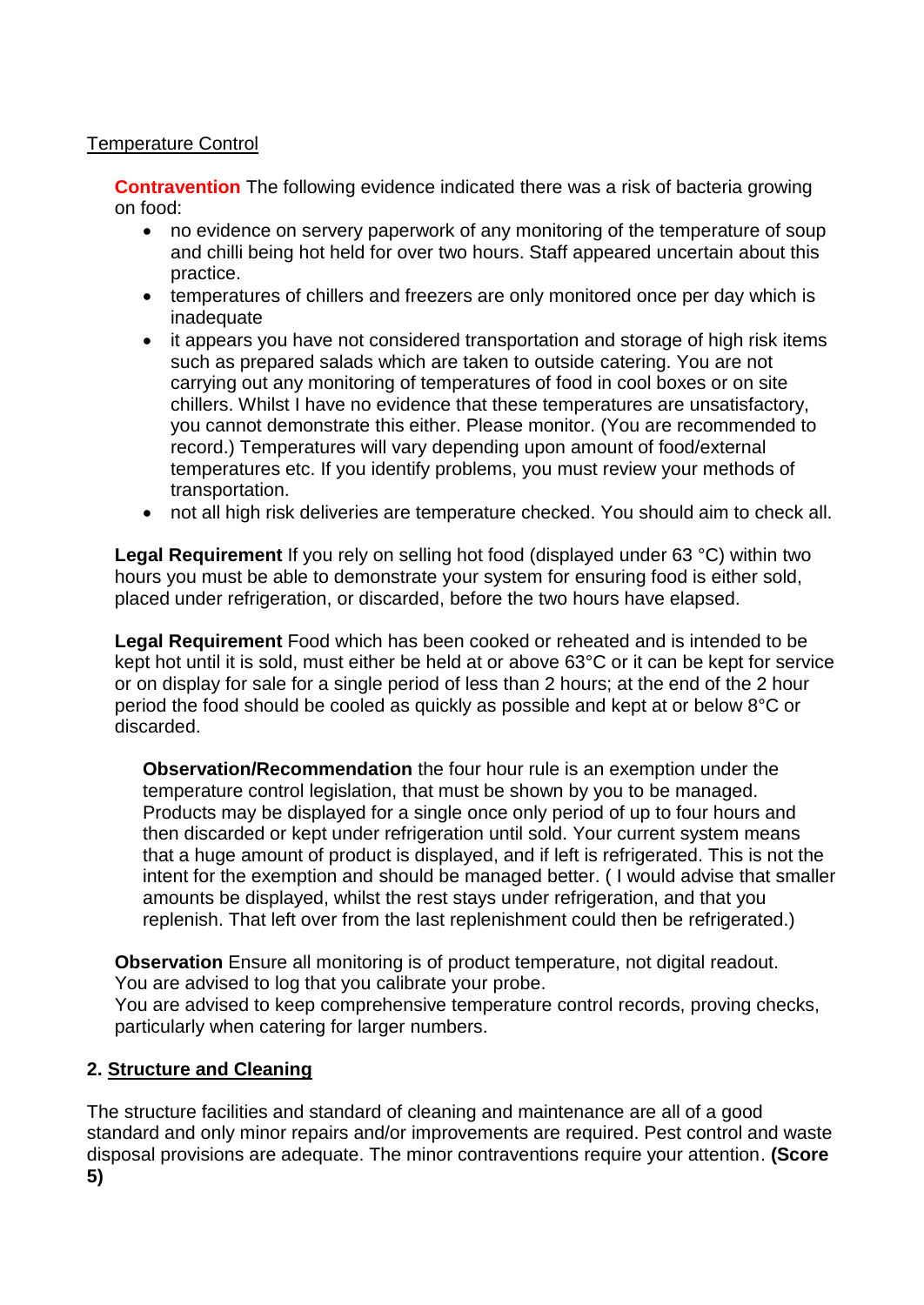## Cleaning of Structure

**Contravention** The following items were dirty and require more frequent and thorough cleaning:

- Kitchen ceiling
- miscellaneous areas of the ground floor such as socket tops.
- walls to dry store and ground floor side room
- high level cobwebs in dry store.

**Recommendation** That a higher grade finish than the painted wall be provided behind the work top in the ground floor side room.

## Cleaning of Equipment and Food Contact Surfaces

**Contravention** The following items are dirty and must be cleaned:

• ice machine inside.

#### Cleaning Chemicals / Materials / Equipment and Methods

**Observation** I was pleased to note that your sanitiser met the recommended British Standard, and that you were aware of the contact time and correct cleaning methods.

#### **Maintenance**

**Contravention** The following had not been suitably maintained and must be repaired or replaced:

- generally paint work to kitchen, dry store woodwork chipped and worn
- split door seals to fridge.

#### Facilities and Structural provision

**Observation** I was pleased to note you have a dishwasher.

#### Pest Control

**Observation** I was pleased to see that the premises was proofed against the entry of pests and that pest control procedures were in place. You have screens, Electric Fly Killers and a contract.

## **3. Confidence in Management**

There are generally satisfactory food safety controls in place although there is evidence of some non-compliance with the law. The contraventions require your attention; although not critical to food safety they may become so if not addressed. **(Score 10)**

Type of Food Safety Management System Required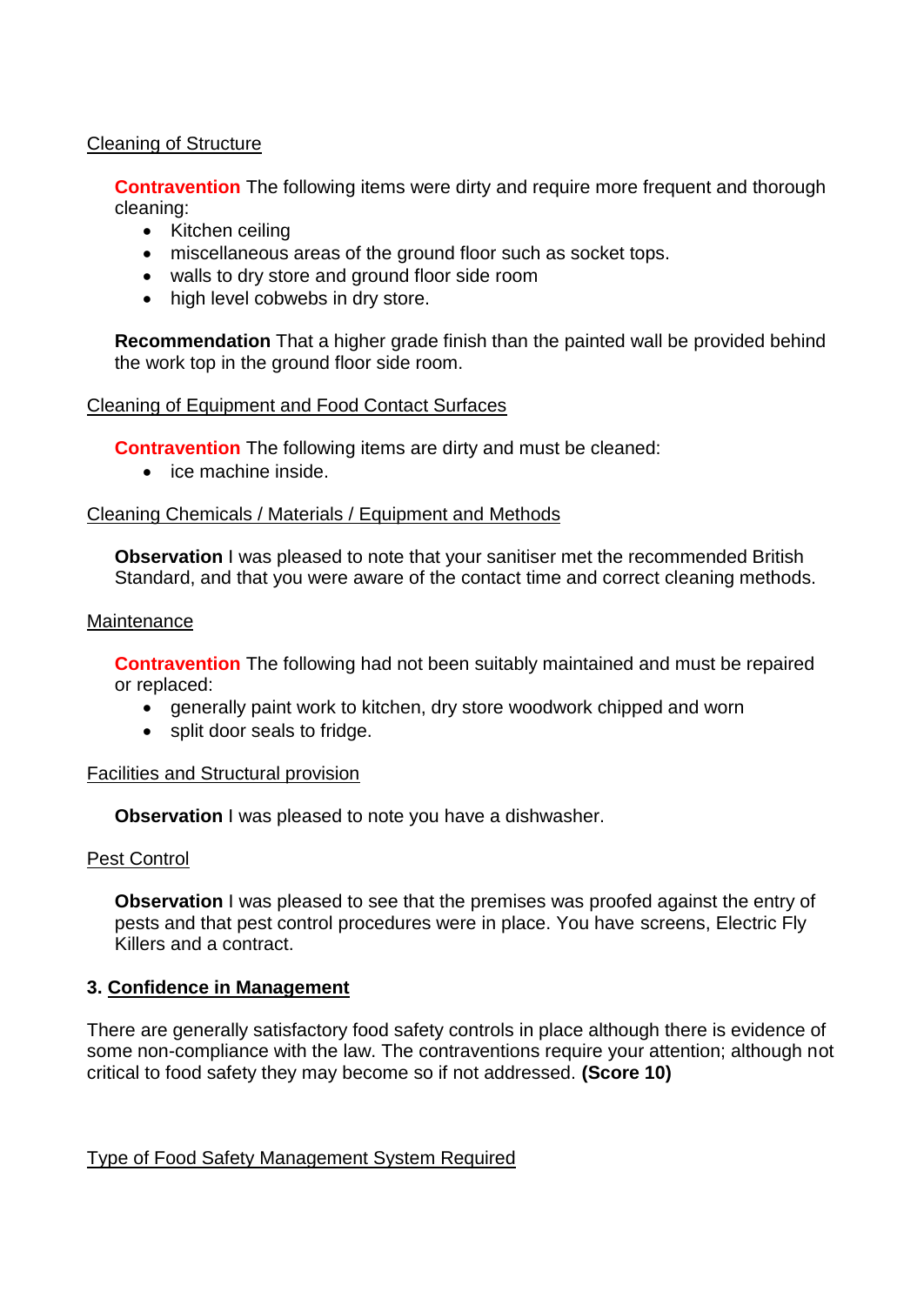**Contravention** The food safety management system you have in place is not suitable given the food risks associated with your business. Implement a bespoke HACCP system covering higher risk activities not covered in simpler systems such as Safer Food Better Business.:

 it does not incorporate some critical steps and controls concerning outside catering which I have been advised is half your business. Please review the document. An additional Haccp sheet could be inserted with regard to this.

**Legal Requirement** Food business operators must put in place, implement and maintain a permanent procedure or procedures based on HACCP principles:

- Identify hazards to food.
- Identify the critical limits (what is acceptable and unacceptable).
- Monitor critical control points to ensure critical limits are met.
- Keep appropriate records to demonstrate control measures are effective.

## Food Hazard Identification and Control

**Contravention** The following pre-requisites have not been met and this means that your food safety management system will be ineffective:

- cleaning
- staff hygiene is inadequate

**Contravention** You have not identified these food hazards or the methods of control at critical points in your operation:

- outside catering temperature control and hand washing
- hot holding

**Information** Before implementing a food safety management system such as Safer Food Better Business, basic good hygiene conditions and practices called prerequisites must be in place. Only then will your food safety management system be effective in ensuring the preparation of safe food.

#### Proving Your Arrangements are Working Well

**Contravention** You are not working to the following safe methods in your SFBB pack::

- Daily Diary- closing checks often not completed/carried out
- not all foods were date coded, like a decanted apple sauce in the ground floor room
- some foods that had been opened had not been date coded
- your policy on length of time to keep cakes is unclear, and not in line with the 48 hours you allow other items. Some are kept for 7 days.

**Observation** You are operating two date coding systems in the Kitchen, one with dates when made and and the other when to dispose. It is advisable for all staff to be familiar with one system, which should be the one outlined in your Management system. The use of two systems is unclear, and will likely lead to mistakes.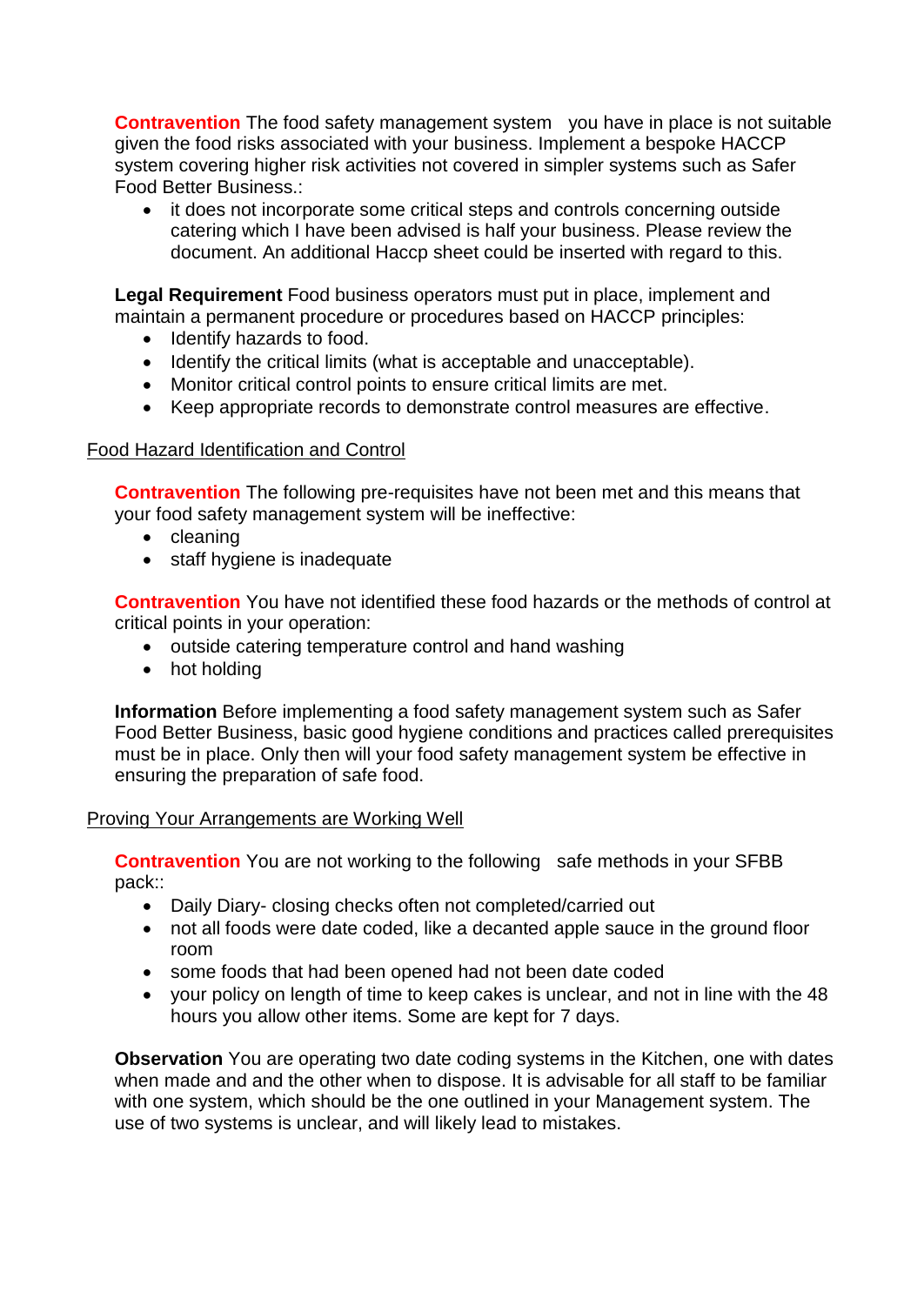It is also advisable for the servery to operate the same systems as the Kitchen as it is part of your business.

**Recommendation** For due diligence I would suggest you formalise and increase record keeping and evidence of monitoring for outside events.

## **Traceability**

**Observation** Your records were such that food could easily be traced back to its supplier.

#### Waste Food and other Refuse

**Observation** You had measures in place to dispose of waste food appropriately and were employing the services of an approved waste contractor.

#### **Training**

**Observation** All key staff have done level 2, but some are in need of refresher training. This is recommended every three years.

#### Infection Control / Sickness / Exclusion Policy

**Observation** Policies were in place to prevent any infected food handler from contaminating food.

## **Allergens**

**Contravention** You are failing to manage allergens properly:

- you do not have a system for informing customers about the presence of allergens in the food you prepare. Your sign to alert customers was missing in the servery
- servery staff could not find the allergen sheet that is normally kept there
- you are not providing any allergen information to go with outside catering orders/events. This food must be fully assessed and the information provided with the food. This could be in the form of a matrix document, highlighted as present, or by individual platter labels.

**Legal Requirement** Caterers must provide allergy information on all unpackaged food they sell. Catering businesses include restaurants, takeaways, deli counters, bakeries and sandwich bars etc. The potential for cross-contamination by allergens must also be made known to consumers. In addition food manufacturers must now label allergy causing ingredients on their pre-packed foods. You can obtain more information from the Trading Standards website www.norfolk.gov.uk/abc

**Information** Advise your customers how to get allergen information. You can display a sign along the lines of ASK OUR STAFF ABOUT ALLERGENS